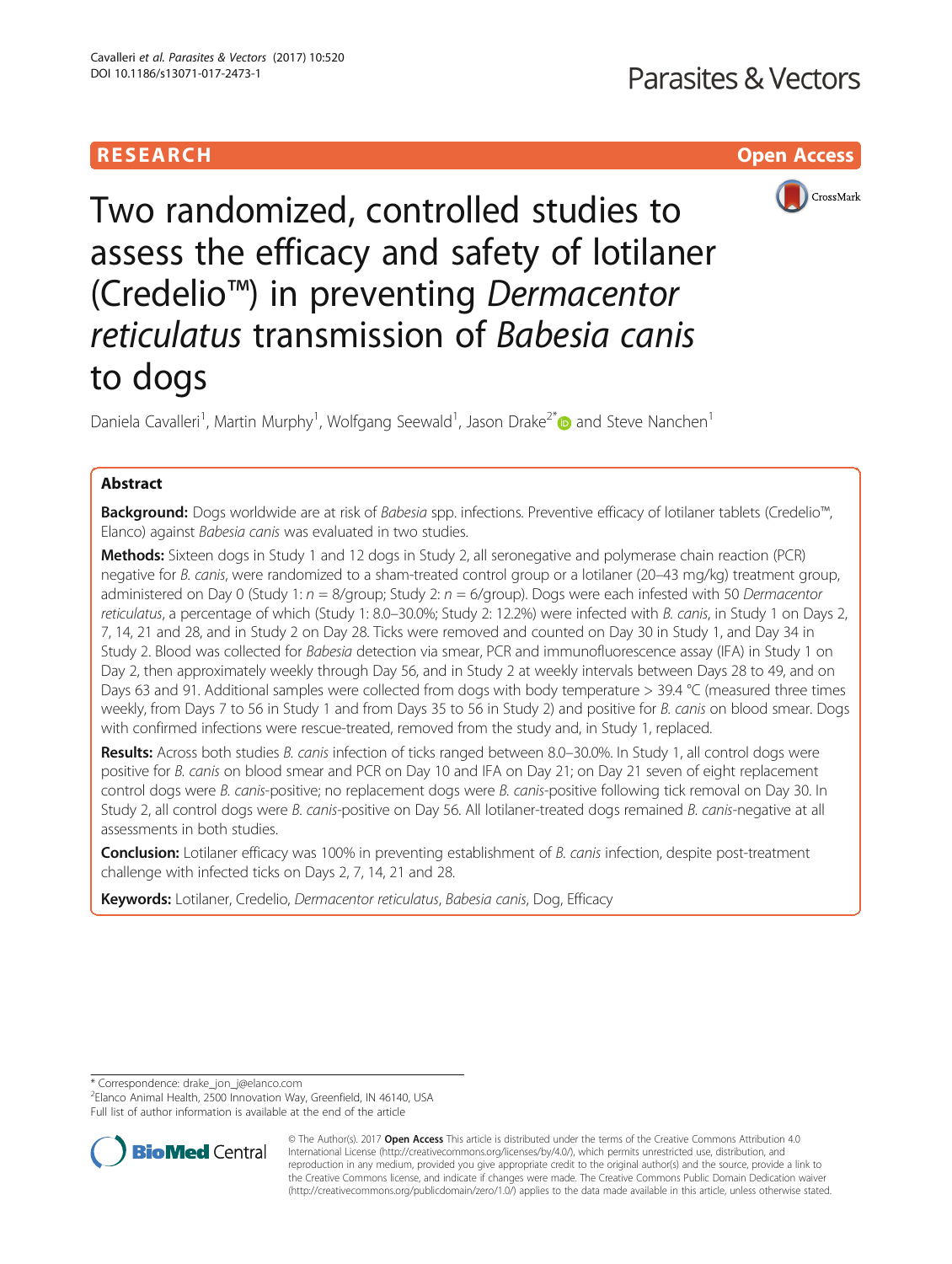### Background

Canine babesiosis is an important vector-borne disease which occurs throughout the world, being transmitted by ixodid ticks including Rhipicephalus, Dermacentor and Haemaphysalis species [\[1](#page-5-0), [2\]](#page-5-0). In Europe, the occurrence and spread of infection of dogs with Babesia canis is linked to the geographical distribution of the ornate dog tick, Dermacentor reticulatus [\[1](#page-5-0)]. Favouring cool and wet climates, the distribution of D. reticulatus ranges from northern Portugal through the British Isles and Baltic countries into eastern Europe, including Balkan countries, and Russia [\[2](#page-5-0)–[5\]](#page-5-0). Dogs in those widespread regions are therefore at risk of contracting the infection, which can cause intravascular and extravascular hemolysis, resulting in anemia and thrombocytopenia, and clinical signs such as fever, lethargy and anorexia [[1\]](#page-5-0). Demonstration that an acaricide with efficacy against D. reticulatus acts with sufficient speed to prevent transmission of B. canis is an important consideration for optimizing protection of dogs against these pathogenic effects.

The emergence of the isoxazoline family of compounds promises to transform the control of insect and acarine infestations in dogs, adding the oral administration route as an option for tick control. The most recent member of this family to receive regulatory approval is lotilaner, formulated in a flavoured chewable tablet (Credelio™, Elanco). Laboratory and field studies demonstrated that lotilaner, at the approved dose rate of 20–43 mg/kg, has potent activity against fleas and ticks and is effective in the treatment of demodectic mange [[6](#page-5-0)–[10\]](#page-5-0). At the label dose rate, lotilaner has been shown to have a very wide safety margin, including when used in young puppies [[11\]](#page-6-0). Lotilaner's effects on fleas have been evident from 2 h post-treatment, and against the tick Ixodes ricinus from 4 h after treatment [[6, 7\]](#page-5-0). Observations of the rapid onset and sustained high efficacy of lotilaner against ticks led to the hypothesis that treatment of dogs would be effective in preventing the transmission of tick-borne pathogens. To test that hypothesis, an investigation was undertaken in which dogs were challenged with infestations of B. canis-infected D. reticulatus.

### **Methods**

Two assessor-blinded, randomized, negative-controlled, laboratory studies investigated the efficacy of lotilaner in preventing D. reticulatus transmission of B. canis to dogs. Studies were performed in compliance with the principles of Good Clinical Practice [\[12](#page-6-0), [13](#page-6-0)]. With the exception of the Dispenser, all personnel carrying out study activities (e.g. general health observations, clinical observations, animal weighing, animal maintenance, preparation of ticks, infestations with ticks, tick counts, physical examination, safety data reviewing) were blinded to the treatment administered to each dog. The investigator in both studies was not blinded in order to oversee the replacement of Babesia-infected animals.

### Animals

In Study 1, 24 dogs were acclimatized to facility conditions from Day -7 to Day -1. A veterinary examination (Day -7), general health observations (all days) and weighing of all dogs (Day -7 and Day -1) were performed during acclimatization. An additional eight replacement dogs meeting the inclusion criteria and no exclusion criteria, were acclimatized to the study facility from Day 15 to Day 27. The 32 dogs, males and females, that were included throughout the study consisted of 31 purposebred cross-breed dogs and one Beagle. Ages ranged from 11 months to 6 years and 7 months, and dogs weighed between 10.4–18.8 kg.

When the results (serology, PCR and blood smear) of Study 1 became available, it was clear that the control dogs challenged on Day 27 of Study 1 did not show any evidence of Babesia infection that followed this challenge. As it was not possible to re-challenge the dogs at this time and in order to confirm the efficacy of Lotilaner in preventing transmission of B. canis at the end of the planned protection period, a follow-on study was designed to provide these additional data. In Study 2, 12 dogs were acclimatized to facility conditions from Days -3 to -1. There were five purpose-bred cross-breed dogs and seven Beagles, male and female, aged from 9 months to 5 years and weighing 10.6–17.3 kg. A veterinary examination (Day -3), general health observations (all days) and weighing of all dogs (Day -3 and Day -1) were performed during acclimatization.

For inclusion in either study, dogs were required to be clinically healthy and non-pregnant, at least 7 months of age, to weigh no more than 22 kg, to have an appropriate temperament to allow handling for study procedures and to be infested with at least 13 live, attached ticks (corresponding to a retention rate of 25%, as confirmation of the viability of the ticks and host suitability), 48 h following a challenge of 50 D. reticulatus during the week immediately prior to the day of treatment. The ticks used for this challenge were not infected with B. canis. Dogs could not have been treated with a topical or systemic acaricide/insecticide during the 12 weeks preceding Day 0 (6 months for isoxazolines) and had to be sero-negative and polymerase chain reaction (PCR) negative for *B. canis* prior to Day 0. Dogs were identified by electronic transponders with unique alphanumeric codes, and were maintained in concrete-floored cages, approximately  $2.0 \times 3.0$  m., that were part of an environmentally controlled indoor animal unit. Each cage was fitted with a sleeping bench. At least one toy/chew was made available to each dog (replenished weekly). While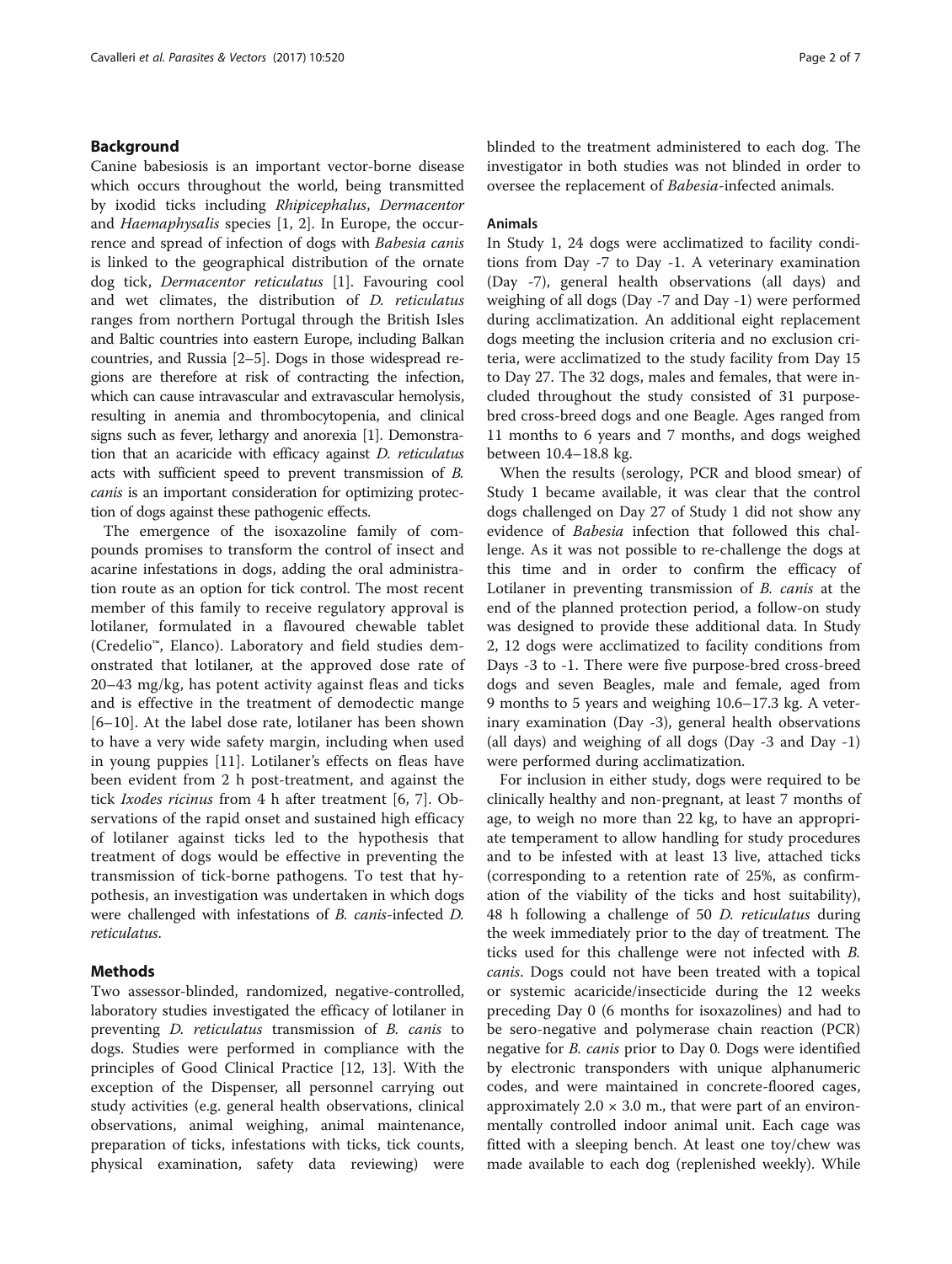no physical contact between dogs was possible, they had visual and auditory contact with conspecifics. All dogs were allowed at least 20 min of exercising twice a week, outside the times when they were infested with ticks. A photoperiod of 12 h light: 12 h darkness was maintained, with lighting provided by overhead fluorescent lamps.

All dogs had been dewormed prior to study initiation and did not harbor resident tick or flea infestations. During acclimatization and throughout each study, the dogs were fed once daily with an age-appropriate commercial dry-food diet according to the food manufacturer's recommendation. Food and water were provided in stainless steel bowls and the water was replenished at least twice daily.

In Study 2, the dogs were moved on Day 38 to outside housing facilities exposed to ambient temperatures and photoperiod, for logistical reasons. These outdoor cages each had an indoor area with sleeping kennels and an outside run area. The dimensions of these cages were at least  $4.5 \text{ m}^2$  roofed area with a run area of at least 18 m<sup>2</sup>. Dogs were individually or communally housed during this period, within their specific study groups. The change had no impact on animal welfare and was approved by the IACUC (Institutional Animal Care and Use Committee) of the study site.

### Randomization and treatment

Each study was comprised of two treatment groups. Group 1 dogs were sham-treated, and Group 2 dogs received flavoured chewable tablets.

In Study 1, the eight dogs with the lowest live attached tick counts on Day -4 (12–24 live attached ticks,  $48 \pm 4$  h post-infestation) were excluded. The 16 included dogs were ranked in descending order of live attached tick counts and blocked into eight blocks of two. Within blocks, dogs were randomly allocated to a study group. The eight dogs that were excluded after the treatment randomization remained in the study facility as replacements for any randomized dogs that were diagnosed as being infected with B. canis.

In Study 2, the 11 dogs meeting the inclusion criterion of tick retention (at least 13 live attached ticks, 48 h following the Day -3 infestation) were ranked in descending order of Day -1 counts and blocked into five blocks of two and one block of one. Within the five blocks, dogs were randomly allocated to a study group and the one-dog block was assigned to the lotilaner group. An additional dog meeting the inclusion criteria and no exclusion criteria was included as the sixth control group dog on Day 25.

In both studies, all dogs assigned to Group 2 were treated on Day 0. Treatment was available in strengths of 56.25, 112.5, 225 and 450 mg lotilaner, and tablets were administered whole.

Thirty minutes  $(\pm 5 \text{ min})$  prior to the scheduled treatment/sham treatment, each dog was offered half of the daily ration of wet food at the recommended rate. At least two-thirds of the ration of wet food offered (corresponding to one third of the full daily ration) had to be consumed prior to treatment (one dog in Study 1 and three dogs in Study 2 consumed less food than intended). Sham treatment of the dogs in the negative control group involved removal from their cages and placement on the dosing table.

Specific vomit checks were performed immediately after lotilaner administration and at approximately 30 min and 1 h later. Observations for adverse events (AEs) were completed at approximately 1, 6 and 8 h after administration.

### Tick infestations and counts

For challenges using a laboratory-bred strain of D. reticulatus each dog was placed in an infestation chamber (70  $\times$  80  $\times$  90 cm) and manually restrained for 10 min to facilitate tick attachment. Dogs remained in the chamber for 4 h after application of ticks.

After allocation to groups, dogs meeting the inclusion criteria and no exclusion criteria were infested on challenge days with approximately 50  $(\pm 4)$  viable, adult, unfed B. canis-infected D. reticulatus ticks (50% female: 50% male approximately). In Study 1 challenges were completed on Days 2, 7, 14, 21 and 28, and in Study 2 only on Day 28. A sample of 50 ticks used for each infestation was tested by PCR analysis to verify infectivity.

Ticks were found through direct observation by parting of the hair coat and palpation per the standard facility procedure. In Study 1, ticks were removed from any dog diagnosed with Babesia infection, and infected dogs were discontinued from the study. Replacement dogs were then included for control-group challenges prior to the next tick challenge, on Days 13 and 27. Ticks were counted in situ (without removal) on Days 4, 9, 16 and 23 (48  $\pm$  4 h after each infestation). The final tick removal and count for all dogs in Study 1 was performed on Day 30, and in Study 2 ticks were removed from the dogs on Day 34 and counted. Tick counts on any replacement dog were included for subsequent tick efficacy assessments.

### Babesia infection determination

Venous blood samples of at least 3 ml were collected into EDTA tubes from all dogs for PCR analyses, prior to any infected-tick infestation, in Study 1 on Days -7, 2, 14, 21, 28, 35, 42, 50 and 56, and in Study 2 on Days -3 (Day 22 for the additional dog), 28, 35, 42, 49, 63 and 91. Additional samples were collected from any dog with suspected *Babesia* infection (body temperature > 39.4 °C, on Days 8, 10, 13, 24, 27, 31, 34, 38 and 45 in Study 1 and 44,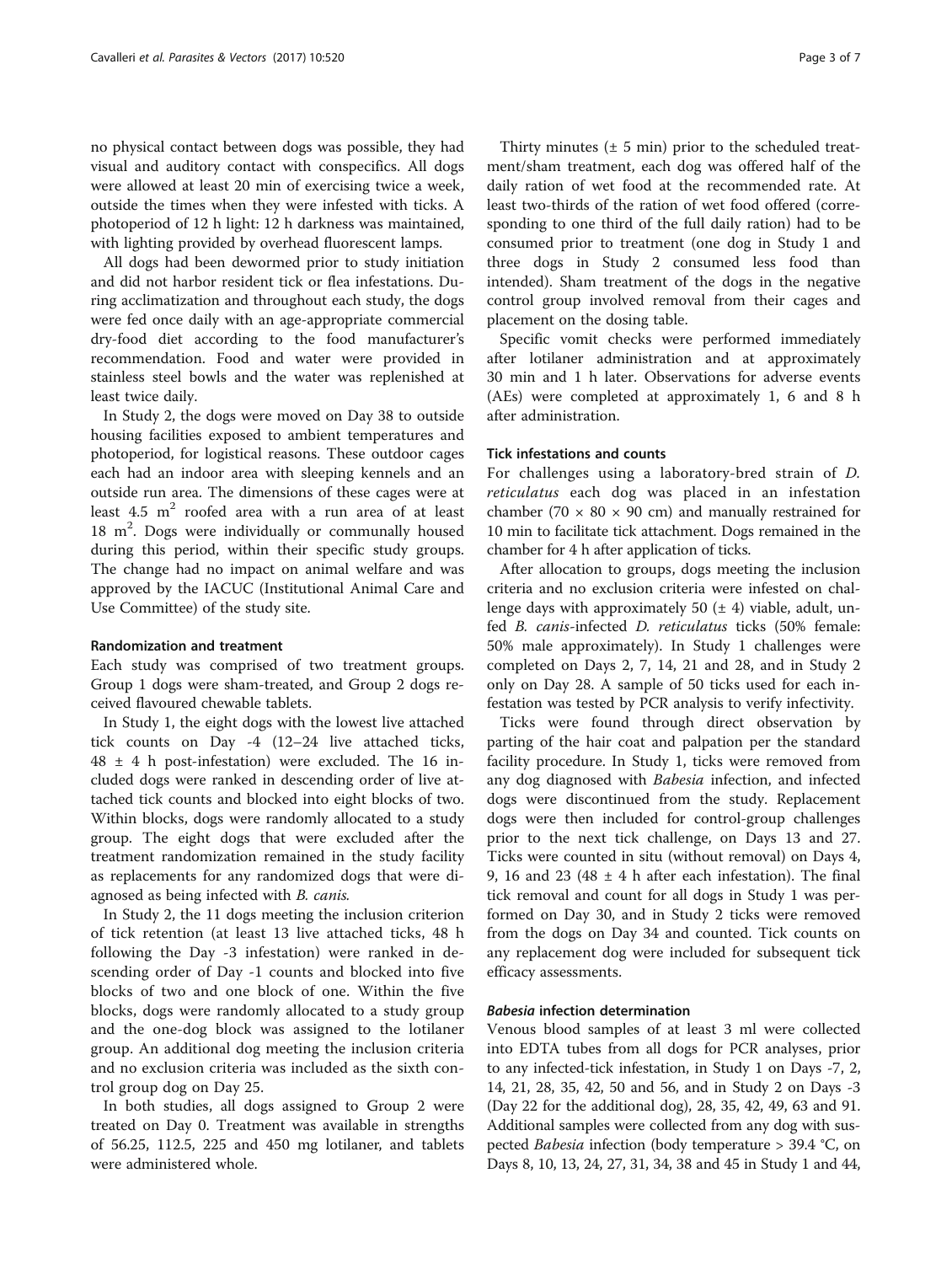46, 51 and 53 in Study 2) and confirmed positive for B. canis on blood smear, prior to rescue treatment. Blood samples were also collected into plain tubes for serum analyses at the same time-points. Approximately 1 ml of blood was taken from the 3 ml whole-blood sample and stored in a cryo-tube in a -80 °C freezer ( $\lt$  -70 °C), which served as a reserve sample for PCR analysis. The remaining whole blood samples were maintained at ambient conditions and transferred to the laboratory for analysis.

Serum was recovered from the plain tubes and divided into primary and duplicate aliquots. Duplicate aliquots were frozen at  $\leq$  -35 °C on the day of collection. Primary aliquots were stored at 2–8 °C until assayed for B. canis antibodies using the immunofluorescence antibody (IFA) assay (MegaFLUO® BABESIA canis).

Total genomic DNA was isolated from whole blood samples, using a commercial genomic DNA isolation kit (GeneJET Genomic DNA Purification Kit, Thermo Scientific, Vilnius, Lithuania). Polymerase chain reaction (PCR) entailed the use of primers specific to a region of the B. canis rDNA [[14\]](#page-6-0). Up to 400 ng isolated DNA served as template for PCR amplification of the target region. PCR products were analyzed using agarose gel electrophoresis and results documented. A PCR product of approximately 302 bp indicated the presence of the B. canis rDNA target region in the sample. Positive, negative, no template, as well as internal amplification controls, were included in each run.

Any dog with confirmed B. canis infection was removed from the study, rescue-treated and replaced with a replacement dog prior to the next tick challenge day. Rescue treatment consisted of diminazine [Berenil® RTU, manufactured by MSD Animal Health, Boxmeer, The Netherlands (1 ml/20 kg, intramuscular injection)] followed the next day by imidocarb [Forray<sup>®</sup> 65, Manufactured by Schering-Plough Animal Health, Friesoythe, Germany (1.2 ml/20 kg, subcutaneous injection)]. In Study 1, eight replacement dogs were initially available for replacement, and subsequently an additional eight animals were enrolled as replacements on Day 15.

### Health assessments

Health observations of all dogs were made at least once daily. All dogs were examined under veterinary supervision, pre-inclusion and at approximately weekly intervals in Study 1 from Day 7 and in Study 2 from Day 28 until the end of each study.

Examinations included blood collections for PCR and IFA assays from all dogs at regular intervals. In Study 1, dogs were weighed on Days -7, -1 and 56 or 57, and in Study 2 on Days -3, 22 (for an additional dog included), 28 and 56. Rectal body temperatures were recorded three times weekly from Day 7 in Study 1 and Day 35 in Study 2 to Day 56 in both studies. In addition to the scheduled PCR and IFA assays, blood smears were evaluated for *B. canis* merozoites from any dog with abnormally high body temperature  $(> 39.4 \degree C)$  or clinical signs of babesiosis. If a dog was positive on blood smear for B. canis, blood was collected for PCR and IFA analysis.

Efficacy was determined by the number of dogs diagnosed as being infected with B. canis in the untreated control and treated groups. Infection was confirmed if a blood smear was positive for B. canis, and if blood samples were positive on both IFA test and PCR analysis.

### Statistical analysis

The *B. canis* prevention efficacy for lotilaner was calculated as follows:

$$
\text{Efficacy}(\%) = 100 \times (Pc-Pt)/Pc
$$

where Pc is the percent of untreated control dogs (Group 1) diagnosed as infected with Babesia at any point and Pt is the percent of dogs in the lotilaner group diagnosed as infected (Group 2).

The rate of *Babesia* infection was compared between groups with the Fisher's exact test. Tick counts were compared between groups using an ANOVA (Proc GLM procedure in SAS) with a treatment effect, both on the original scale and after applying a logarithmic transformation on the tick (count  $+1$ ) data. The level of significance of the formal tests was set at 5% (i.e. P-value < 0.05), all tests were two-sided.

### Results and discussion

In Study 1, the dose rates of lotilaner ranged between 20.8–35.2 mg/kg, and in Study 2 between 26.0–40.1 mg/ kg. None of the lotilaner-treated dogs in either study vomited following dose administration and there were no treatment-related AEs.

For the Day 2 challenges, the 30% B. canis infection rate of ticks aligned with an earlier report that described an infection rate of 33% [[15\]](#page-6-0), while in different reports, the infection rate ranged from 8.0 to 11.8% [\[13](#page-6-0), [14, 16](#page-6-0)]. The lower rate reported from those studies is also consistent with the other tick infection rates in Study 1 and the rate in Study 2 (Table 1).

Consistent with earlier studies assessing the efficacy of lotilaner against D. reticulatus and other species, the tick counts throughout Study 1 and the count in Study 2

Table 1 Percentage of ticks infected with Babesia canis at each challenge, as determined by polymerase chain reaction

| Study 1 |     |      |    | Study 2 |     |
|---------|-----|------|----|---------|-----|
|         |     | 1Δ   |    |         | 28  |
| 30.0    | 104 | 11.8 | 83 | 80      | 122 |
|         |     |      |    |         |     |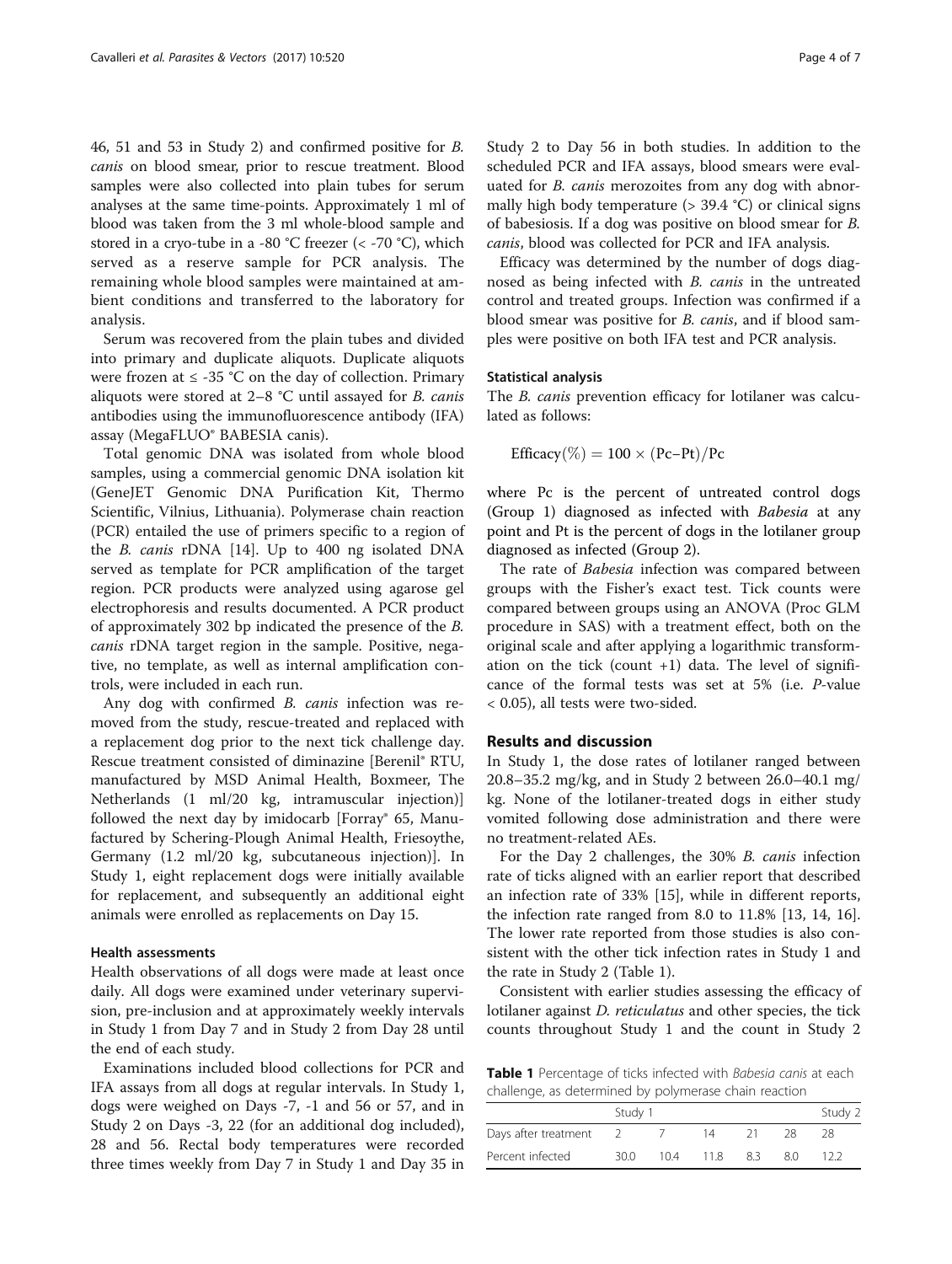| Day            |             | Untreated control |          | Lotilaner |              |                                |
|----------------|-------------|-------------------|----------|-----------|--------------|--------------------------------|
|                | Mean        | Range             | Mean     | Range     | Efficacy (%) |                                |
| Study 1        |             |                   |          |           |              |                                |
| $\overline{4}$ | 22.2(22.4)  | $18 - 29$         | 0.2(0.3) | $0 - 1$   | 99.1 (98.7)  | $t_{(14)} = 24.07, P < 0.0001$ |
| 9              | 37.6 (39.1) | $23 - 52$         | 0.2(0.3) | $0 - 2$   | 99.5 (99.2)  | $t_{(14)} = 20.16, P < 0.0001$ |
| 16             | 13.3 (14.3) | $5 - 19$          | 0.0(0.0) | $0 - 0$   | 100 (100)    | $t_{(14)} = 18.54, P < 0.0001$ |
| 23             | 25.1(32.5)  | $4 - 87$          | 0.0(0.0) | $0 - 0$   | 100 (100)    | $t_{(14)} = 11.26, P < 0.0001$ |
| 30             | 23.4(25.1)  | $12 - 41$         | 0.0(0.0) | $0 - 0$   | 100 (100)    | $t_{(14)} = 21.71, P < 0.0001$ |
| Study 2        |             |                   |          |           |              |                                |
| 34             | 23.7(24.5)  | $15 - 36$         | 0.0(0.0) | $0 - 0$   | 100 (100)    | $t_{(10)} = 28.45, P < 0.0001$ |

<span id="page-4-0"></span>Table 2 Geometric (arithmetic) mean counts of live Dermacentor reticulatus and percent efficacy

demonstrated efficacy of 99.1–100% for the challenges (Table 2) during the month following treatment [[9,](#page-5-0) [17](#page-6-0)].

No infections with B. canis were detected by blood smear, IFA or PCR in any lotilaner-treated dog at any point during either study. Under the study challenge conditions, on Day 10 all eight control dogs were positive for B. canis on blood smear, IFA test and PCR analysis, indicating that the Day 2 challenge was successful in transmitting the pathogen (Tables 3 and [4](#page-5-0)). Elevated body temperatures (> 39.4 °C) were observed by Day 10 in all the control dogs, with maximum temperatures ranging between 39.7–40.9 °C. Moderate clinical signs consistent with B. canis-induced intravascular haemolysis, that were observed on Day 10, included pale mucous membranes and lethargy, and haemoglobinuria was observed in one of these dogs. All eight control dogs were removed from the study and subsequently recovered following rescue treatment.

Following the challenges on Day 14 and Day 21, seven of the eight replacement control dogs were positive for B. canis infection by PCR on Day 21, by blood smear between Days 21 and 24 inclusive, and by IFA test on Day 21 (Table 3). None of these dogs became hyperthermic, five showed moderate signs of babesiosis that included pale mucous membranes and lethargy, and in three dogs haemoglobinuria was observed. The seven B. canis-positive control dogs were removed from the study and subsequently recovered following rescue treatment. The one control dog that did not show evidence of B. canis infection had only four live ticks identified on Day 23, despite infestations being placed on Days 14 and 21. At this point live tick counts in the other control group dogs, from the same infestation days, ranged between 17 and 87. The relatively low number of ticks infesting this dog provides a likely explanation for the failure of B. canis transmission. This dog was retained and then included in the Day 28 challenge.

In Study 1 the final tick challenge was completed on Day 28 and ticks were removed on Day 30. All control dogs (the seven replacement dogs plus the control dog

Table 3 Summary of assessments for Babesia canis infection

| Test        | Test day       | Cumulative proportion positive |           | Efficacy (%) | Comparison                               |  |
|-------------|----------------|--------------------------------|-----------|--------------|------------------------------------------|--|
|             |                | Control                        | Lotilaner |              |                                          |  |
| Blood smear | $\overline{2}$ | 8/8                            | 0/8       | 100          | $\chi_{(1)}^2 = 16, P = 0.0002$          |  |
|             | 14             | 15/16                          | 0/8       | 100          | $\chi^2_{(1)} = 20, P < 0.0001$          |  |
| Study 1     | 28             | 15/23                          | 0/8       | 100          | $\chi_{(1)}^2$ = 10.11, P = 0.0024       |  |
| Study 2     | 28             | 6/6                            | 0/6       | 100          | $\chi_{(1)}^2 = 12, P = 0.0022$          |  |
| <b>IFA</b>  | $\overline{2}$ | 8/8                            | 0/8       | 100          | $\chi^2$ <sub>(1)</sub> = 16, P = 0.0002 |  |
|             | 14             | 15/16                          | 0/8       | 100          | $\chi^{2}_{(1)} = 20, P < 0.0001$        |  |
| Study 1     | 28             | 15/23                          | 0/8       | 100          | $\chi_{(1)}^2$ = 10.11, P = 0.0024       |  |
| Study 2     | 28             | 6/6                            | 0/6       | 100          | $\chi^2_{(1)} = 12, P = 0.0022$          |  |
| <b>PCR</b>  | $\overline{2}$ | 8/8                            | 0/8       | 100          | $\chi^2_{(1)} = 16, P = 0.0002$          |  |
|             | 14             | 15/16                          | 0/8       | 100          | $\chi^2_{(1)} = 20, P < 0.0001$          |  |
| Study 1     | 28             | 15/23                          | 0/8       | 100          | $\chi^2_{(1)} = 10.11, P = 0.0024$       |  |
| Study 2     | 28             | 6/6                            | 0/6       | 100          | $\chi^{2}_{(1)} = 12, P = 0.0022$        |  |

Abbreviations: IFA immunofluorescence assay, PCR polymerase chain reaction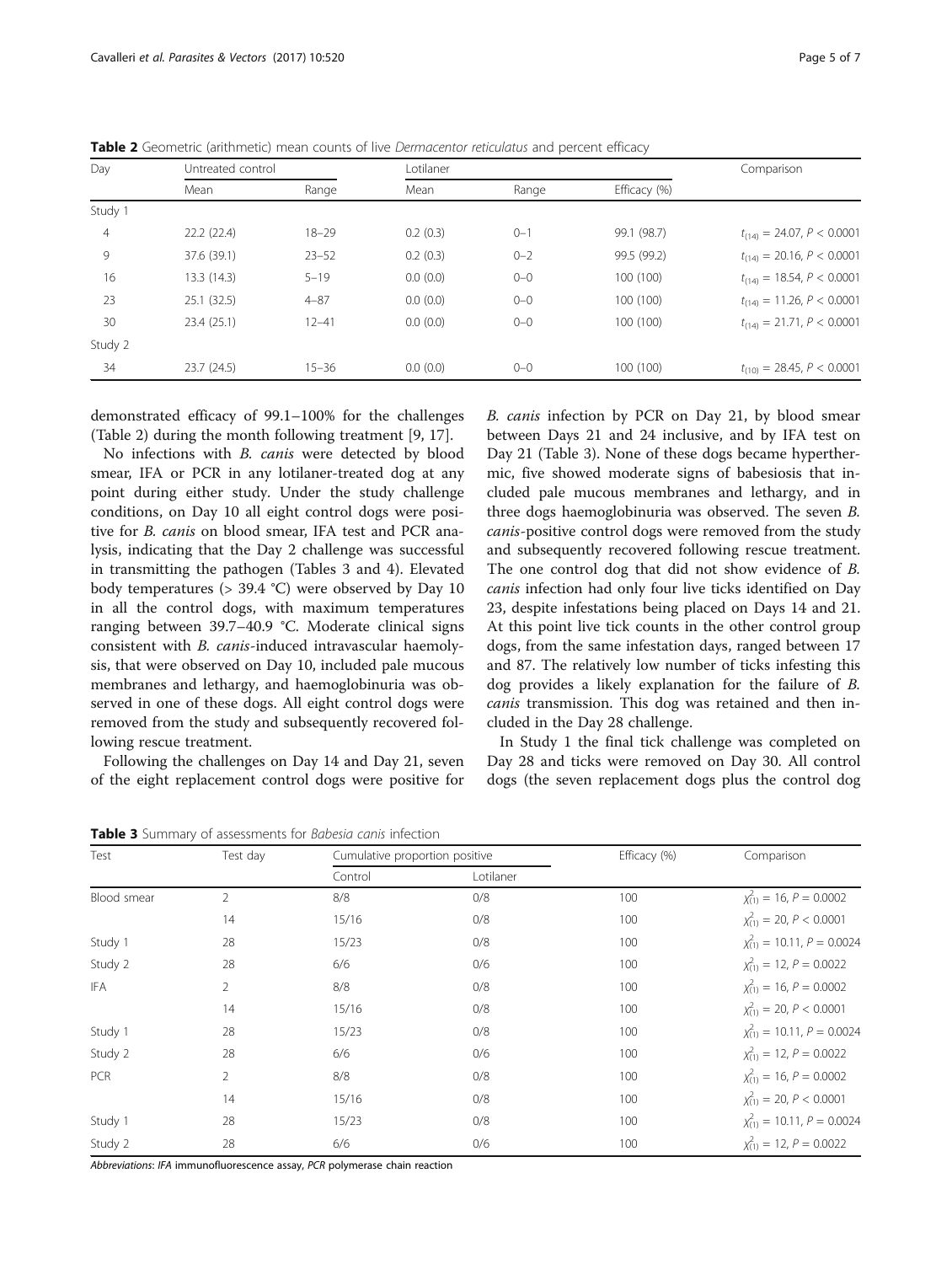<span id="page-5-0"></span>

| <b>Table 4</b> Number of days to a positive result (control dogs only; |  |  |
|------------------------------------------------------------------------|--|--|
| no positive results in treated dogs)                                   |  |  |

|                | Test       | First infestation Proportion<br>day | positive | Mean days post-challenge<br>to positive test (SD) |
|----------------|------------|-------------------------------------|----------|---------------------------------------------------|
| Blood<br>smear | Study 1    | 2                                   | 8/8      | 8.0(0.0)                                          |
|                |            | 14                                  | 7/8      | 8.7(1.0)                                          |
|                |            | 28                                  | 0/8      | None positive                                     |
|                | Study 2 28 |                                     | 6/6      | 8.0(0.0)                                          |
| IFA            | Study 1 2  |                                     | 8/8      | 19.0 (0.0)                                        |
|                |            | 14                                  | 7/8      | 16.0(3.4)                                         |
|                |            | 28                                  | 0/8      | None positive                                     |
|                | Study 2 28 |                                     | 6/6      | 26.8(2.9)                                         |
| <b>PCR</b>     | Study 1    | - 2                                 | 8/8      | 8.0(0.0)                                          |
|                |            | 14                                  | 7/8      | 7.0(0.0)                                          |
|                |            | 28                                  | 0/8      | None positive                                     |
|                | Study 2    | 28                                  | 6/6      | 7.0(0.0)                                          |

Abbreviation: SD, standard deviation

not infected at Day 21) and all lotilaner-treated dogs receiving this challenge remained negative for B. canis at all assessments through Day 56, and none showed any clinical evidence of infection. The failure of any of these control dogs to develop B. canis infection was attributed to the removal of ticks at 48 h post-challenge, apparently before there was adequate opportunity for pathogen transmission. These laboratory findings align with earlier work, indicating that sporozoites of Babesia spp. are not transmitted from the salivary glands until at least 48 h after tick attachment [\[18](#page-6-0)].

Because lotilaner has been shown to provide a high level of efficacy against D. reticulatus for at least 1 month post-treatment, it was considered relevant to investigate whether dogs would be protected against a Day 28 challenge with B. canis-infected ticks. Therefore, Study 2 was initiated with a challenge only on Day 28 post treatment. As in Study 1, tick counts conducted after this challenge demonstrated lotilaner efficacy of 100% (Table [2\)](#page-4-0). No infections with B. canis were detected by blood smear, IFA or PCR in any lotilaner-treated dog, while all six untreated control dogs were positive on each test by Day 56 (Tables [3](#page-4-0) and 4).

### Conclusion

Lotilaner was safe and efficacy was 100% in preventing the establishment of B. canis infection, despite challenge with infected ticks on Days 2, 7, 14, 21 and 28 after treatment.

#### Abbreviations

AE: Adverse event; ANOVA: Analysis of variance;

#### Acknowledgements

The authors would like to thank Dr Bill Ryan of Ryan Mitchell Associates LLC for assistance with the manuscript.

#### Funding

The study was funded by Elanco.

### Availability of data and materials

Due to commercial confidentiality of the research, data not included in the manuscript can only be made available to bona fide researchers subject to a non-disclosure agreement.

#### Authors' contributions

All authors participated in the design and completion of the studies and were involved in drafting of the manuscript. All authors read and approved the final manuscript.

#### Ethics approval

The study was approved by the Novartis Animal Health Global Animal Welfare Group.

#### Consent for publication

Not applicable.

#### Competing interests

DC, WS, MM, JD and SN are employees of Elanco Animal Health.

### Publisher's Note

Springer Nature remains neutral with regard to jurisdictional claims in published maps and institutional affiliations.

#### Author details

<sup>1</sup> Elanco Animal Health, Mattenstrasse 24a, CH-4058 Basel, Switzerland 2 Elanco Animal Health, 2500 Innovation Way, Greenfield, IN 46140, USA.

#### Received: 23 June 2017 Accepted: 11 October 2017 Published online: 01 November 2017

#### References

- 1. Solano-Gallego L, Sainz Á, Roura X, Estrada-Peña A, Miró G. A review of canine babesiosis: the European perspective. Parasit Vectors. 2016;9:336.
- 2. Megat Abd Rani PA, Irwin PJ, Gatne M, Coleman GT, Traub RJ. Canine vector-borne diseases in India: a review of the literature and identification of existing knowledge gaps. Parasit Vectors. 2010;3:28.
- 3. Rubel F, Brugger K, Pfeffer M, Chitimia-Dobler L, Didyk YM, Leverenz S, et al. Geographical distribution of Dermacentor marginatus and Dermacentor reticulatus in Europe. Ticks Tick Borne Dis. 2016;7:224–33.
- 4. Andersson MO, Tolf C, Tamba P, Stefanache M, Waldenström J, Dobler G, et al. Canine tick-borne diseases in pet dogs from Romania. Parasit Vectors. 2017;23:155.
- 5. Mrljak V, Kuleš J, Mihaljević Ž, Torti M, Gotić J, Crnogaj M, et al. Prevalence and geographic distribution of vector-borne pathogens in apparently healthy dogs in Croatia. Vector Borne Zoonotic Dis. 2017; [https://doi.org/10.](http://dx.doi.org/10.1089/vbz.2016.1990) [1089/vbz.2016.1990](http://dx.doi.org/10.1089/vbz.2016.1990).
- 6. Cavalleri D, Murphy M, Seewald W, Drake J, Nanchen S. Assessment of the onset of lotilaner (Credelio™) speed of kill of fleas on dogs. Parasit Vectors. 2017. (In press).
- 7. Murphy M, Cavalleri D, Seewald W, Drake J, Nanchen S. Laboratory evaluation of the speed of kill of lotilaner (Credelio™) against Ixodes ricinus ticks on dogs. Parasit Vectors. 2017. (In press).
- 8. Cavalleri D, Murphy M, Seewald W, Drake J, Nanchen S. Assessment of the speed of flea kill of lotilaner (Credelio™) throughout the month following oral administration to dogs. Parasit Vectors. 2017. (In press).
- 9. Cavalleri D, Murphy M, Gorbea RL, Seewald W, Drake J, Nanchen S. Laboratory evaluations of the immediate and sustained effectiveness of lotilaner (Credelio™) against three common species of ticks affecting dogs in Europe. Parasit Vectors. 2017. (In press).
- 10. Snyder DE, Wiseman S, Liebenberg JE. Efficacy of lotilaner (Credelio™), a novel oral isoxazoline against naturally occurring mange mite infestations in dogs caused by Demodex spp. Parasit Vectors. 2017. (In press).

EDTA: Ethylenediaminetetraacetate; IFA: Immunofluorescence assay; PCR: Polymerase chain reaction